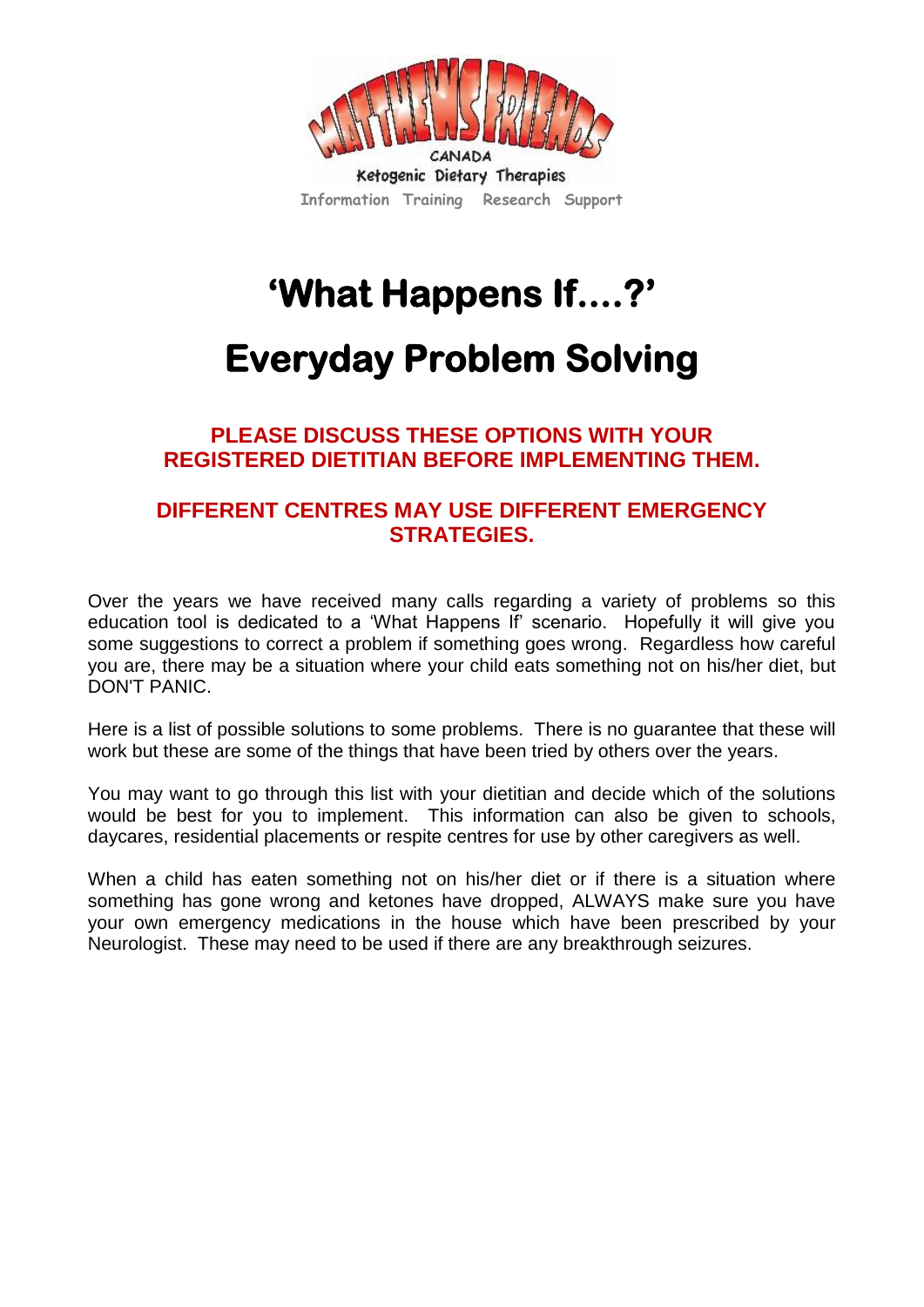

#### **What happens if my child is at school and spills part of his/her lunch?**

- 1. Perhaps a family member lives close by and can take another meal to the school.
- 2. Keep another 'emergency meal' in the school freezer such as an all in one keto muffin or quiche or a keto shake.
- 3. Phone the parents or caregivers and discuss the options available at the school. A meal may be able to be made using protein, fats and small amounts of vegetables.
- 4. If half or less than half of the meal is spilled, no alternative or additional meal is required.

#### **What happens if my child picks up someone else's food and eats some?**

- 1. When possible, remove as much of the food from your child's month as you are able.
- 2. You could give some fat to try to balance out any carbs that have been eaten. You may give a small amount of fat such as oil, butter, coconut oil or mayonnaise.
- 3. You could give only part of the next meal or miss a snack if your child has snacks. Make a plan with your dietitian about missing part or all of a meal when reviewing this handout so you are prepared should you need to use this option.
- 4. Check your child's ketones before any action is taken as it may be that the ketones are on the rise. If not, miss a snack but not a meal so that the ketones will not become too high later in the day. Just be very accurate with the diet at all following meals.

#### **What happens if I discover sometime later that my child ate some extra food?**

Use the same advice as for the previous problem.

In some instances there may be nothing you can do. Be certain that you have your emergency meds in the house and use as needed. Ensure the diet is very accurate for the next few days.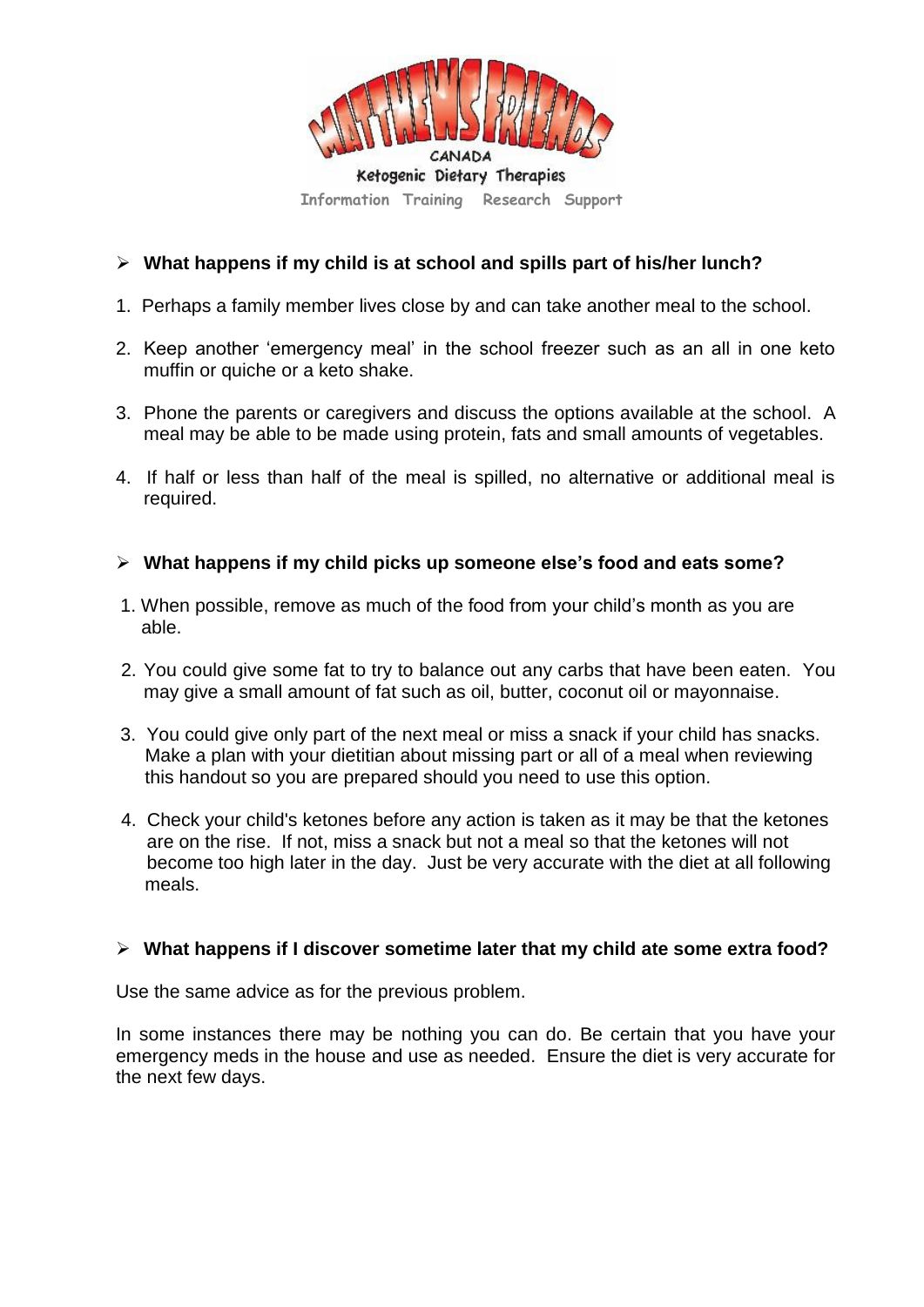

#### **What happens if my child refuses to eat?**

Ask yourself the following questions:

- a) Are you getting anxious and demonstrating this to your child about him/her eating all his/her food?
- b) Is this a behavioural problem?
- c) Is your child not eating because s/he sees you or the rest of the family eating different foods than s/he receives?
- d) Is your child not eating because s/he is not hungry and/or are the ketones too high? If you have answered 'Yes' to any of the above questions try the following:
- 1. Allow for a reasonable length of time to be dedicated to a pleasant meal or snack time. Do not try to rush a meal or snack time.
- 2. If you are anxious, try not to show it. Put the food in front of your child and let him/ her eat. If you are feeding your child, try a spoonful. If the child refuses the food, take it away. Leave a longer gap between trying spoonfuls of food or give the child something to distract him/her from the plate of food.
- 3. Empower the child to make some decisions. If possible let your child be apart of deciding what ketogenic menu they would like to have for their meal or snack. If your ketogenic menus allow for exchange lists then also permit your child to be apart of deciding what they can have.
- 4. You may need to take the meal away and when your child is hungry, offer the same meal or a ketoshake alternative.
- 5. Change the eating pattern and the meal times. Feed the child somewhere other than at the table such as having a picnic. Use distraction methods such as listening to music or reading a story while the child is eating.
- 6. If the child sees you or the rest of the family eating something different this can be a cause of stress for the child and the parents. Try to eat similar things as your child so everyone's meal looks the same. Family meals can easily be adapted to keto friendly meals.
- 7. If needed, feed your child before everyone else or have one member of the family eat with the child with a similar type of meal.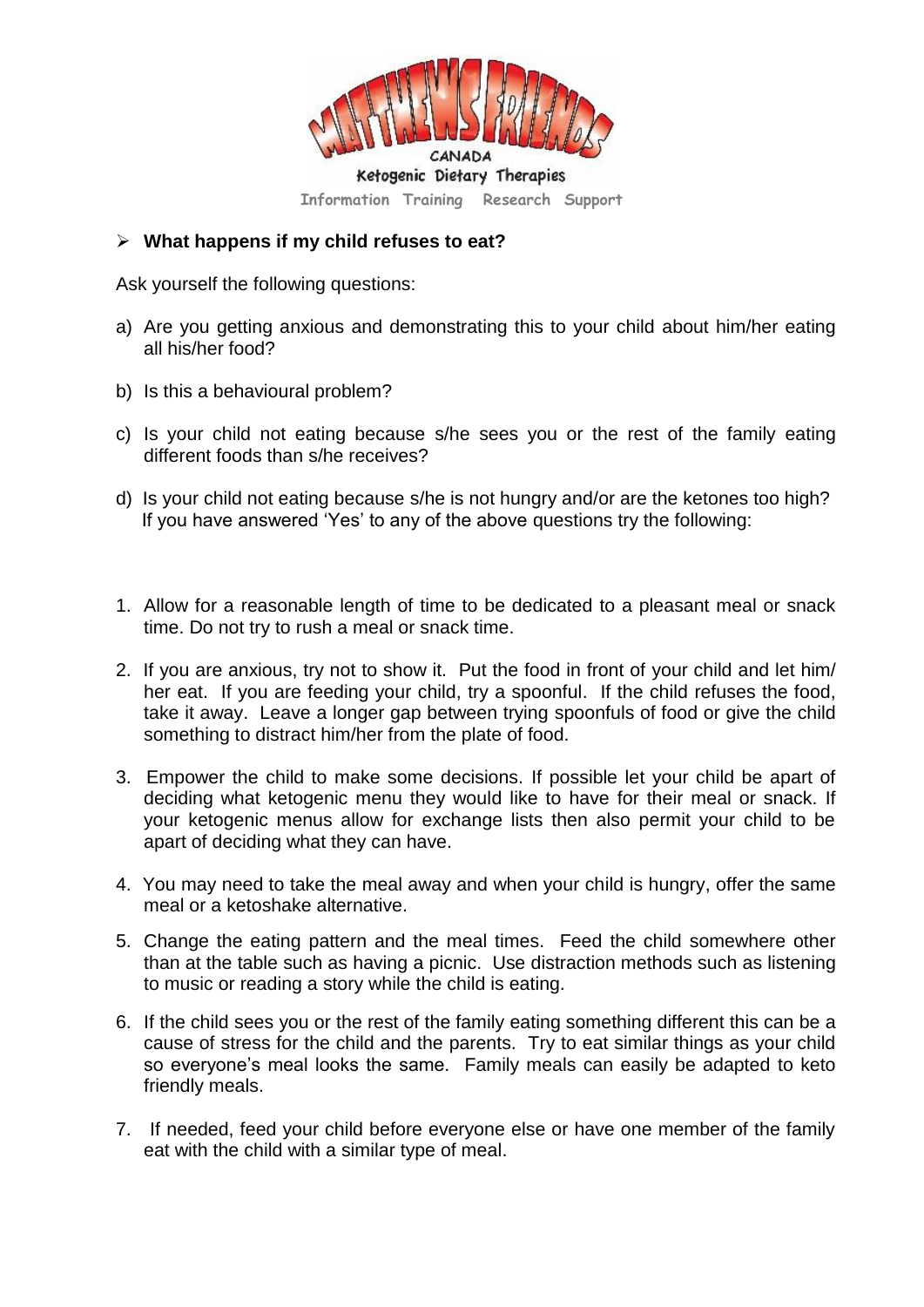

- 8. Check your child's ketones. If they are very high, this may be preventing your child from wanting to eat. If this is the case, call your dietitian to discuss a plan.
- 9. If your child has been prescribed too many calories, s/he may not be hungry. If s/he is gaining too quickly, this may be a sign that s/he does not need as much as has been prescribed for him/her to eat.
- 10. Try menus that have less food items so that there is less challenge to feed all the Food. Examples: Keto shakes, soups, keto muffins.

#### **What happens if my child isn't hungry and won't finish his/her meals?**

- 1. Talk to your dietitian about making the meals smaller within the correct calorie intake for your child.
- 2. You could increase the number of meals in the day for your child so each meal is smaller in quantity of food.
- 3. Calories for snacks could be decreased or snacks could be eliminated.
- 4. Check your child's ketones. The ketogenic diet works by suppressing appetite so it is normal for a child who is ketotic on the ketogenic diet to not be as enthusiastic about his/her food. If you notice a recurring trend that your child doesn't want to eat when his/her ketones are high, then the level of ketosis may need to be lowered. If this is happening, discuss this with your registered dietitian.
- **What happens if my child no longer likes the keto meals s/he used to like?**
- 1. Don't use that meal at the present time. Re-introduce it later on again.
- 2. Try to make it look different such as by adding a couple drops of food colouring.
- 3. Try some new meals and foods which you haven't yet tried for your child.

### **If there are any solutions we are missing or good ones you have found, please let us know and we can add them to this educational tool!**